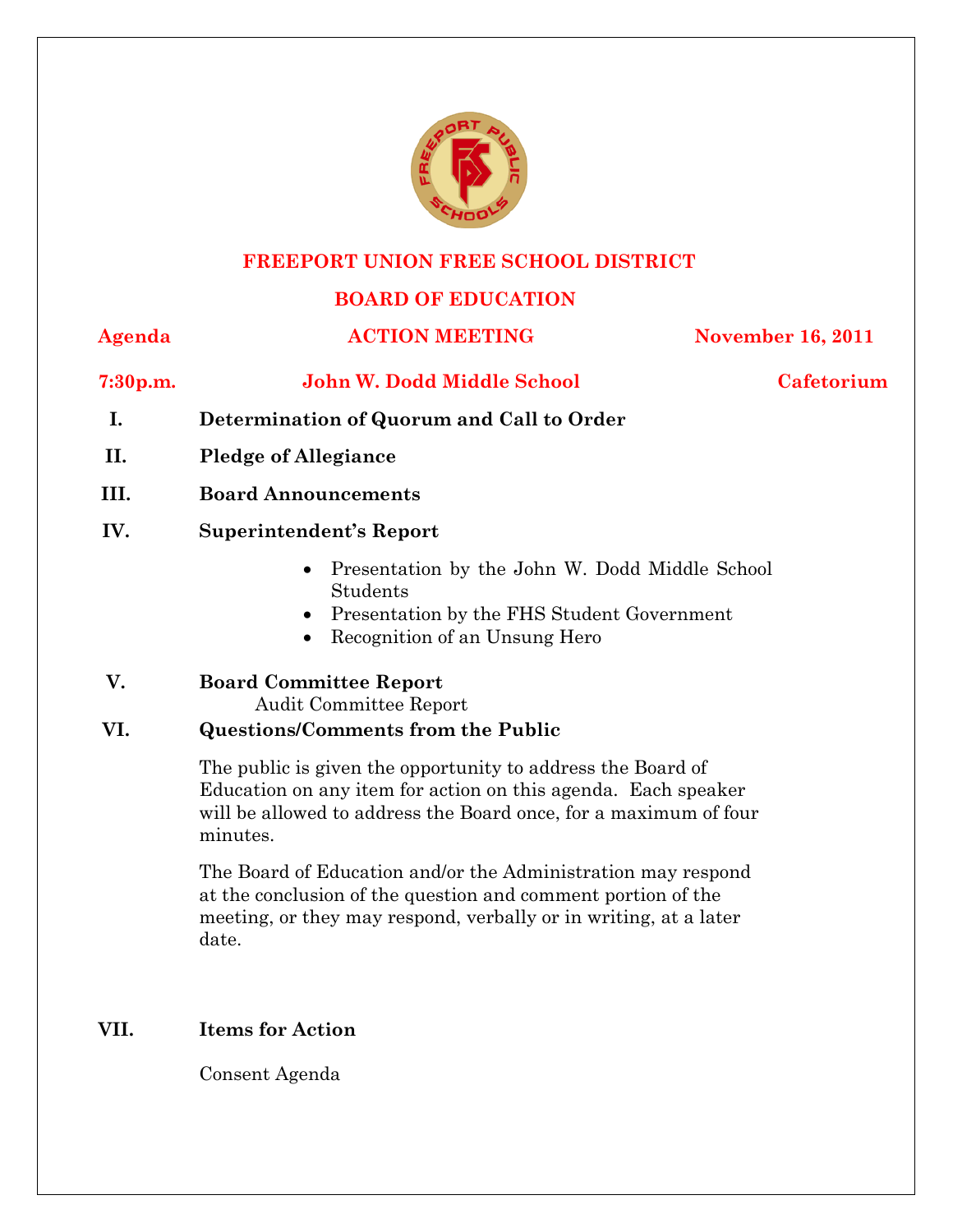#### **Consent Agenda Items:**

 *Acceptance of the Minutes*  $\mathbf{A}$ **BE IT RESOLVED that the Board of Education of the Freeport Union Free School District hereby approves the following items; A; B 1, 2, 3, 4, 5, 6, 7; C 1.** 

#### **Consent Approve**

 **AA. Consent - Approve** 

|       | A.             | Acceptance of the Minutes of the Board of Education                                              | TAB <sub>1</sub>                     |
|-------|----------------|--------------------------------------------------------------------------------------------------|--------------------------------------|
|       | <b>B.</b>      | <b>Personnel Actions</b>                                                                         |                                      |
|       |                | 1. Leave of Absence                                                                              | TAB <sub>2</sub>                     |
|       |                | 2. Resignation                                                                                   | TAB <sub>3</sub>                     |
|       |                | 3. Appointment of Staff - Temporary                                                              | TAB <sub>4</sub>                     |
|       |                | 4. Appointment of Teaching Assistants                                                            | TAB <sub>5</sub>                     |
|       |                | 5. Appointment of Winter Coaching Staff                                                          | TAB <sub>6</sub><br>TAB <sub>7</sub> |
|       |                | 6. Appointment of Community School Staff<br>7. Appointments for Extended School Day/Saturday     | TAB <sub>8</sub>                     |
|       |                | <b>Enrichment Academy Staff</b>                                                                  |                                      |
|       | C.             | <b>Education</b>                                                                                 |                                      |
|       |                | 1. Acceptance of the Minutes from the Committees on<br>Special Education and Preschool Education | TAB <sub>9</sub>                     |
| VIII. |                | <b>Other Items for Action</b><br>Personnel                                                       |                                      |
|       | A.             | 1. Granting of Tenure                                                                            | <b>TAB 10</b>                        |
|       |                | 2. Retirement of Staff                                                                           | <b>TAB 11</b>                        |
|       | <b>B.</b>      | <b>Education</b>                                                                                 |                                      |
|       |                | 1. Appointment of the Library Board Trustee                                                      | <b>TAB 12</b>                        |
|       |                | 2. Approval of Consultants                                                                       | <b>TAB 13</b>                        |
|       | $\mathbf{C}$ . | Finance                                                                                          |                                      |
|       |                | 1. Budget Transfer                                                                               | <b>TAB 14</b>                        |
|       |                | 2. Acceptance of Internal Audit Report                                                           | <b>TAB 15</b>                        |
|       |                |                                                                                                  |                                      |